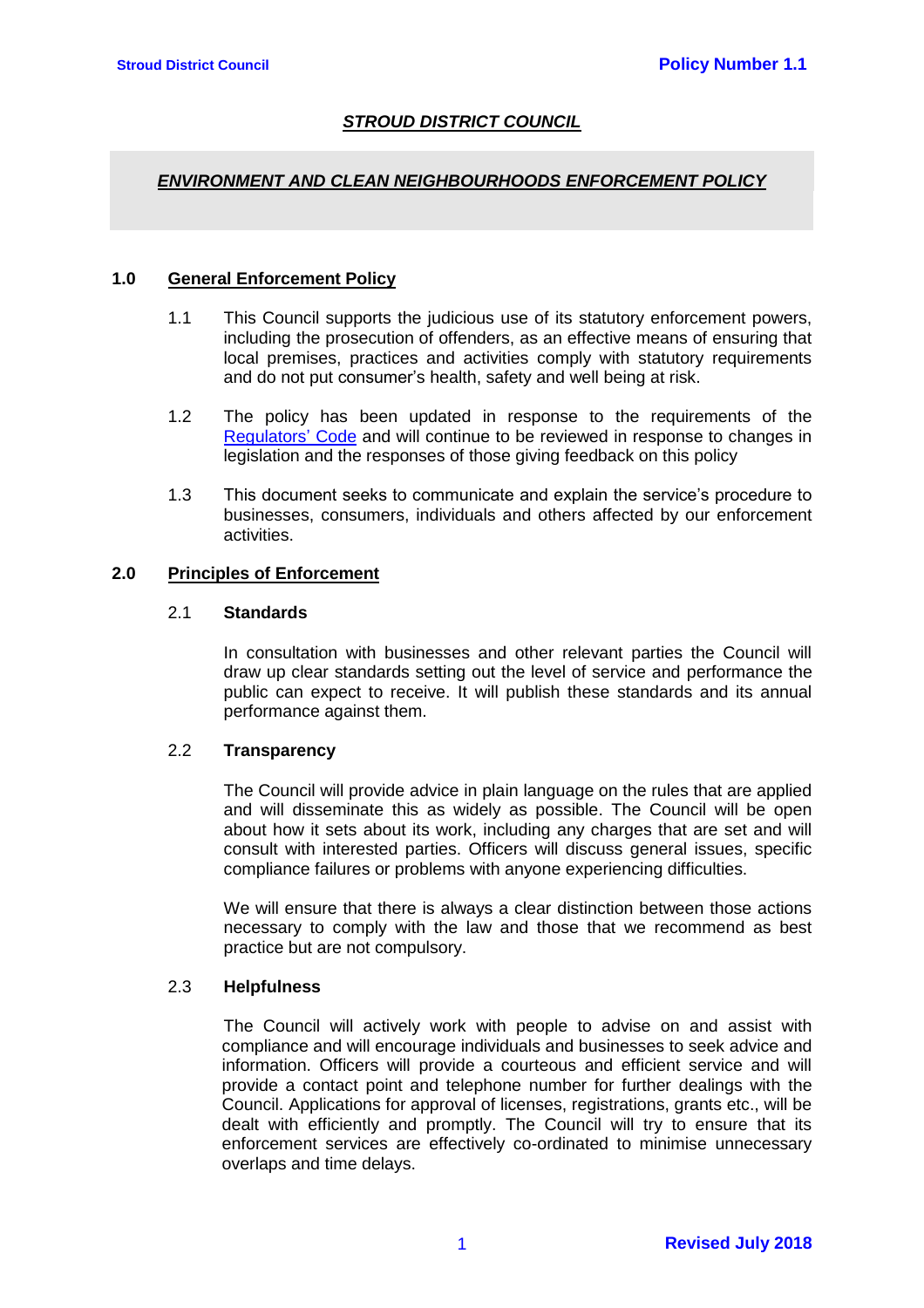## 2.4 **Proportionality**

The Council will minimise the cost of compliance for businesses and individuals by ensuring that any action taken is proportionate to the risks or wider public benefit. As far as the law allows officers will take account of the circumstances of the case, and the attitudes of those concerned. Officers will have regard to the human rights of all parties involved in a case.

The Council will take particular care to work with small businesses and voluntary and community organisations so that they can meet their legal obligations without unnecessary expense, where practicable.

## 2.5 **Consistency**

The Council will carry out its duties in a fair, equitable and consistent manner. Whilst officers will exercise judgement in individual cases the Council will have arrangements in place to promote consistency, including effective arrangements for liaison with other authorities and enforcement bodies. Officers will have regard to national codes of practice and guidelines issued by government or recognised organisations.

### 2.6 **Targeting**

We will direct our regulatory effort effectively using local and national intelligence and or relevant risk assessment schemes where appropriate. We will have regard to any national priorities issued by government agencies or national regulators such as the Health and Safety Executive or the Food Standards Agency.

#### 2.7 **Primary Authority**

We will have regard to the Primary Authority Statutory Guidance issued by the Department for Business Energy and Industrial Strategy and any advice, guidance or inspection plans issued by Primary Authorities in respect of the businesses we regulate

#### **3.0 How We Deal With Non Compliance**

- 3.1 Where a breach of legislation has been identified we will usually, in the first instance, offer advice and support to the business or individual. However some occasions may give rise to immediate enforcement action and each case will be dealt with according to its individual circumstances.
- 3.2 We will take reasonable steps to establish whether a business has a Primary Authority or is relying on PA advice and communicate with the PA at an early stage. Where we intend to take enforcement action we will notify the appropriate PA in accordance with the statutory guidance.
- 3.2 Officers will clearly explain the non-compliance and any advice being given, actions required or decisions taken, with reasons for these. There will be an opportunity for dialogue in relation to this. If legal action is likely to be considered as an option then dialogue may be needed by way of a formal recorded interview as required by the Police and Criminal Evidence Act.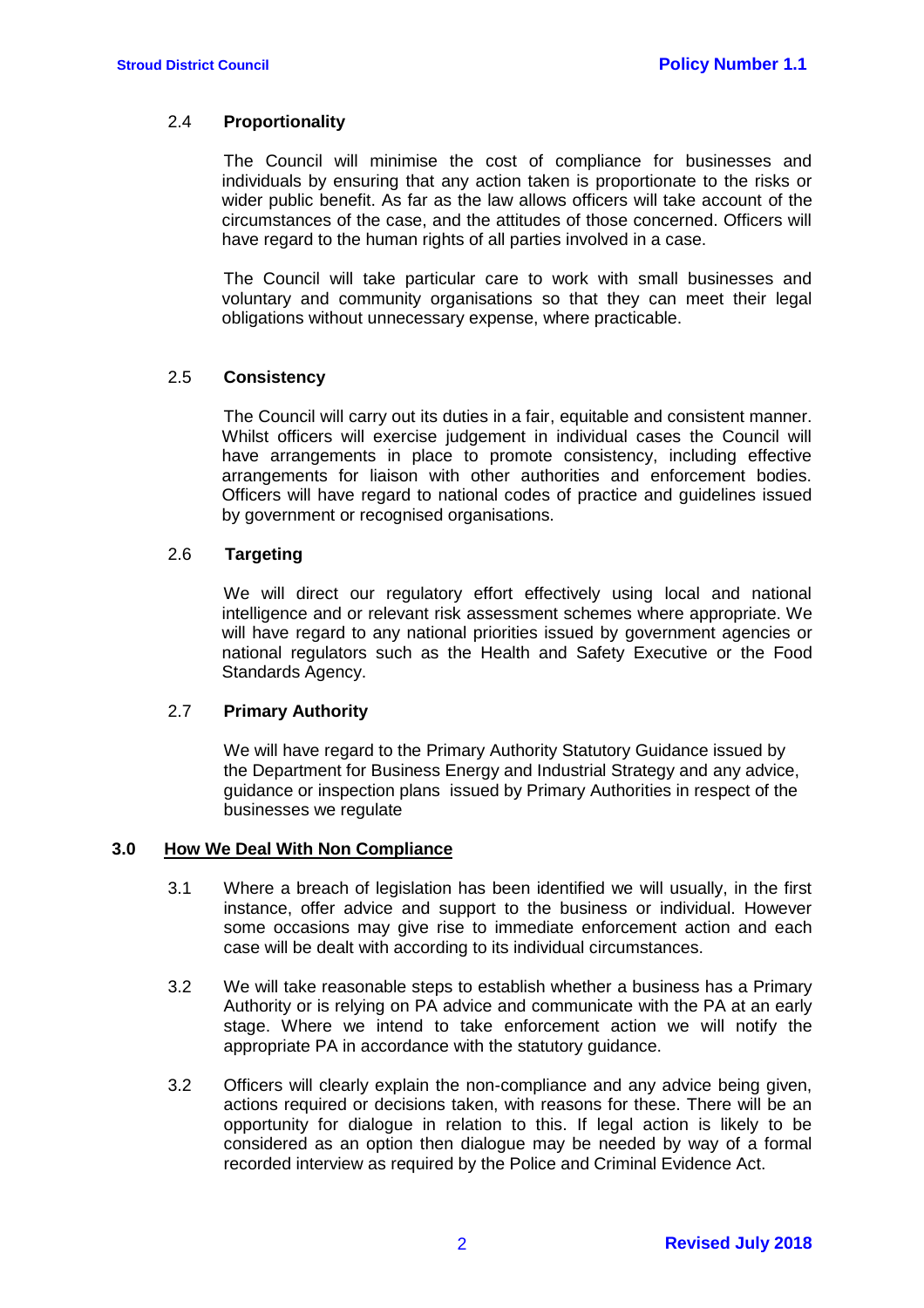#### **4.0 Processes for Investigating Alleged Breaches**

- 4.1 Investigations are subject to controls as to how evidence is gathered and used and give a range of protections to citizens and potential defendants. Our investigations will be carried out in accordance with the relevant legislation any associated guidance or codes of practice, in so far as they relate to this Service.
- 4.2 Our authorised officers will also comply with the requirements of the particular legislation under which they are acting, and associated guidance or codes of practice.

#### **5.0 How Decisions Are Made On Enforcement Action**

- 5.1 We recognise that most people want to comply with the law and we will endeavour to help these businesses and individuals to meet their legal obligations without unnecessary expense. Where there is a breach of legislation, we will consider all the surrounding circumstances before deciding whether formal action is appropriate.
- 5.2 Decisions on enforcement action will take into account a range of factors in addition to the evidence. Prosecution will only be used if we assess that it is in the public interest to do so.
- 5.3 Enforcement decisions will be fair and objective and must not be influenced by ethnicity or national origin, gender, religious beliefs, political views or the sexual orientation of the suspect, victim, witness or offender. Decisions will not be influenced by improper or undue pressure from any source.

#### **6.0 Keeping Alleged Offenders and Witnesses Informed of Progress**

- 6.1 Alleged offenders or their legal representatives are encouraged to contact the investigating officer or their line manager if they wish to know the progress on their investigation.
- 6.2 Any person interviewed under caution will be informed in writing of decisions on enforcement action and the matter should not be considered as concluded until confirmed in writing, or a court case has taken place.
- 6.3 Witnesses will, where possible, be kept informed of progress. In doing so it must be understood that this service may be restricted as to the information they are legally allowed to divulge.

## **7.0 Enforcement Action – Our Options**

7.1 There are a range of enforcement options available to the Service through the legislation it enforces. These vary and one or more may be relevant to apply in each case. These are set out below.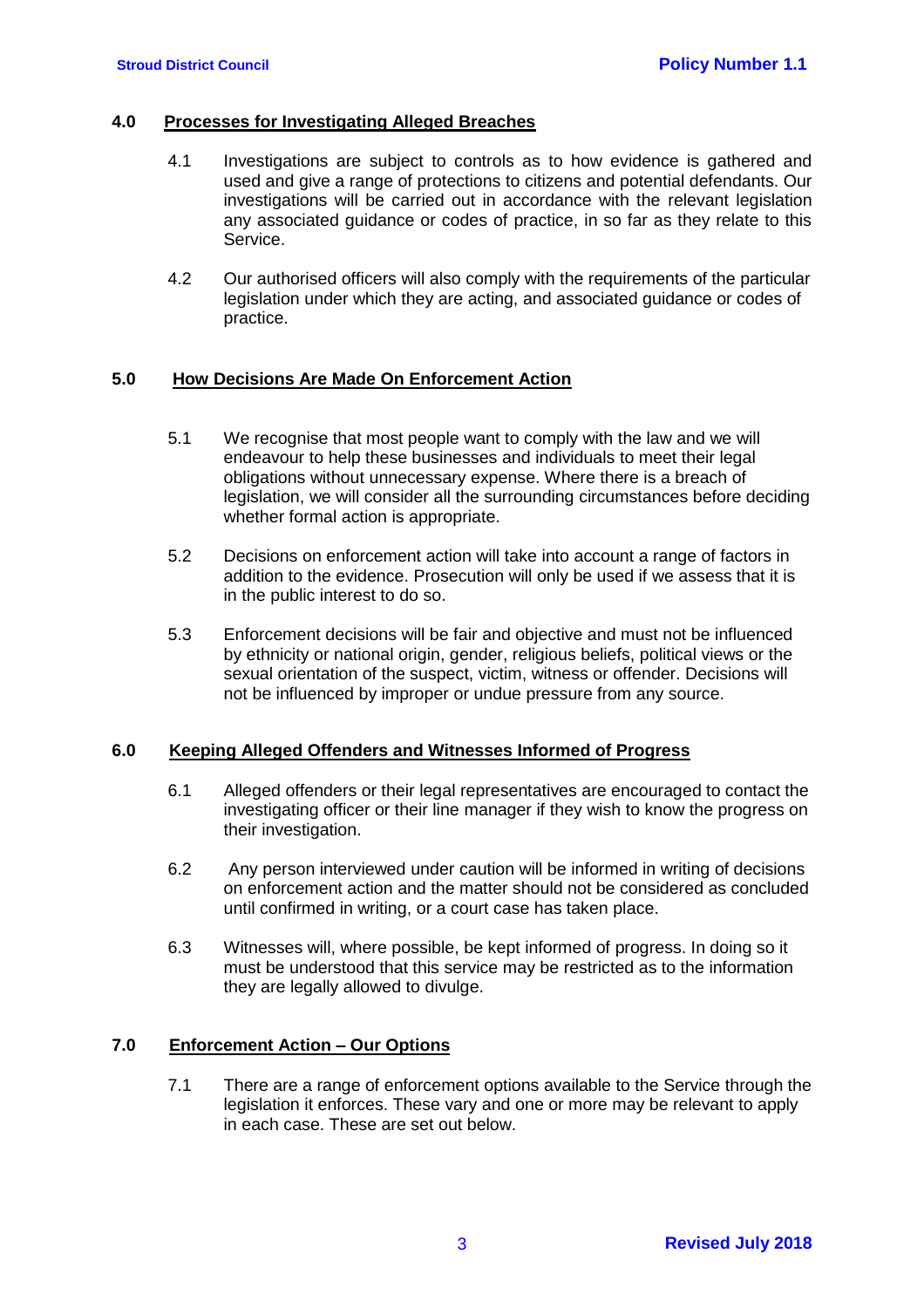#### **8.0 Prosecution and Cautioning of Offenders**

- 8.1 The Head of Service is authorised to direct the Solicitor to the Council to undertake prosecutions for offences under legislation falling within his delegated powers.
- 8.2 The prosecution of offenders should be the ultimate deterrent to be used judiciously, but without hesitation, against those businesses or individuals which put the health and safety of consumers at risk.
- 8.3 The Head of Service may exercise his delegated powers provided that one or more of the following conditions are satisfied:
	- i) that the alleged offence involves a clear breach of the law such that public health, safety or well being is put at risk.
	- ii) that the alleged offence involved a failure by the defendant to comply with the lawful, written directions of authorised officers and the defendant had been given reasonable opportunity to comply with those directions.
	- iii) that the offence involved a failure by the defendant to comply, in full or in part, with the requirements of a statutory notice.

If none of the above conditions can be satisfied, the Head of Service shall report the facts of the case to the relevant committee for a decision on whether or not to prosecute.

- 8.4 Before making any decision to prosecute the Head of Service shall take into account:
	- i) the relative seriousness of the alleged offence
	- ii) the previous history of the party concerned
	- iii) any mitigating circumstances surrounding the alleged offence and any explanation offered by the offenders
	- iv) the willingness of the party to take all practicable steps to prevent a recurrence of the problem
	- v) the views of any injured party
	- vi) the probable public benefit of a prosecution and the importance of the case
- 8.5 The Head of Service shall also consider whether some other action, such as issuing a simple caution, in accordance with Home Office Circular 16/2008, or an improvement notice or imposing a prohibition would be more appropriate or effective. In certain circumstances improvement notices or prohibition notices may be served in addition to the prosecution or cautioning of the offender.
- 8.6 The Head of Service and Solicitor shall have regard to the criteria contained in the Ministry of Justice guidance "Simple Cautions for Adult Offenders", and the current issue of the Food Law Code of Practice.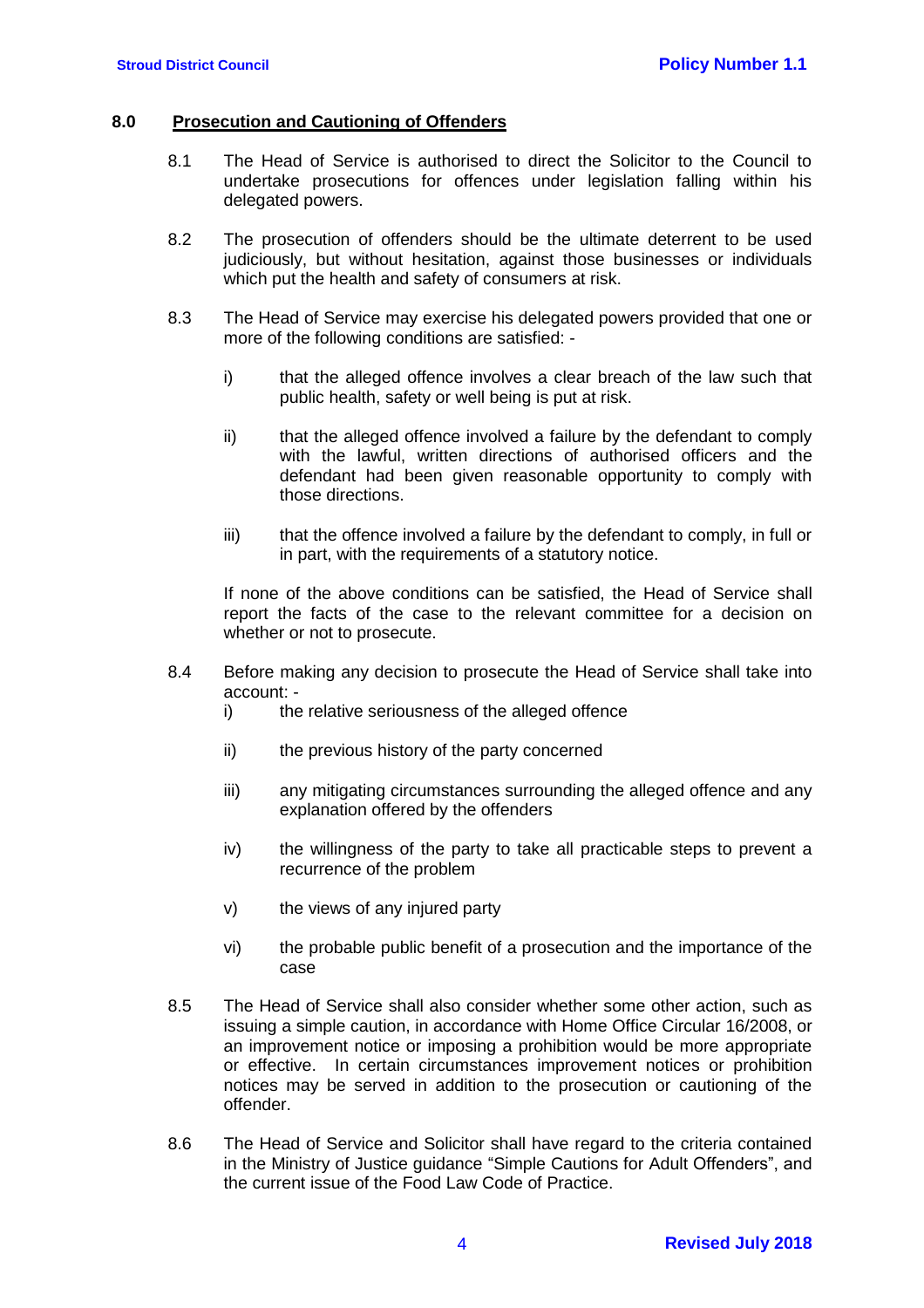- 8.7 Where legislation permits the use of fixed penalty notices, the Services will consider them as an alternative to prosecution. Examples of where they may be appropriate are:-
	- To deal quickly with less serious offences
	- To divert less serious cases away from the Court Process
	- To deter repeat offenders
- 8.8 Before a fixed penalty notice is administered the authorised officer will ensure there is evidence of the offender's guilt sufficient to sustain a prosecution*.*

## **9.0 Statutory Notices**

- 9.1 General
- 9.1.1 Statutory Notice procedures should be seen as a positive alternative to the more confrontational approach of prosecution in respect of contraventions of statutory requirements. Before formal action is taken officers must provide an opportunity to discuss the circumstances of the case and, if possible, resolve points of difference. Where immediate action is necessary an explanation of why such action was required will be given and confirmed in writing.
- 9.1.2 Enforcement officers should give a realistic time period for compliance but should also take into account any previous informal notice given to the recipient. Officers may extend the time period of statutory notices if they are satisfied that the recipient is making reasonable progress with the work or has genuine reasons for requesting more time.
- 9.1.3 The rights of appeal against formal action and advice on the appeal mechanism will be clearly set out in writing at the time the action is taken.
- 9.1.4 Failure to comply with a statutory notice will invariably result in Court proceedings or works in default and officers must not issue statutory notices unless they are satisfied that such proceedings are likely to be successful.

## **9.2 Improvement Notices**

- 9.2.1 Should be seen as a contract between the recipient and the enforcement officer to complete programmes of remedial work within specified time limits.
- 9.2.2 Improvement Notices should be issued to secure significant improvements provided the following criteria are satisfied:

i) the enforcement officer has reason to believe that an informal approach would not result in the expeditious compliance with his/her requirements. (An improvement notice should always be considered following an informal approach which has failed) or

ii) the improvements are required to remove a significant health or safety risk.

9.2.3 Enforcement Officers are expected to comply with any enforcement guidance issued by Central Government or by the Health and Safety Commission, the Food Standards Agency or other authoritative body.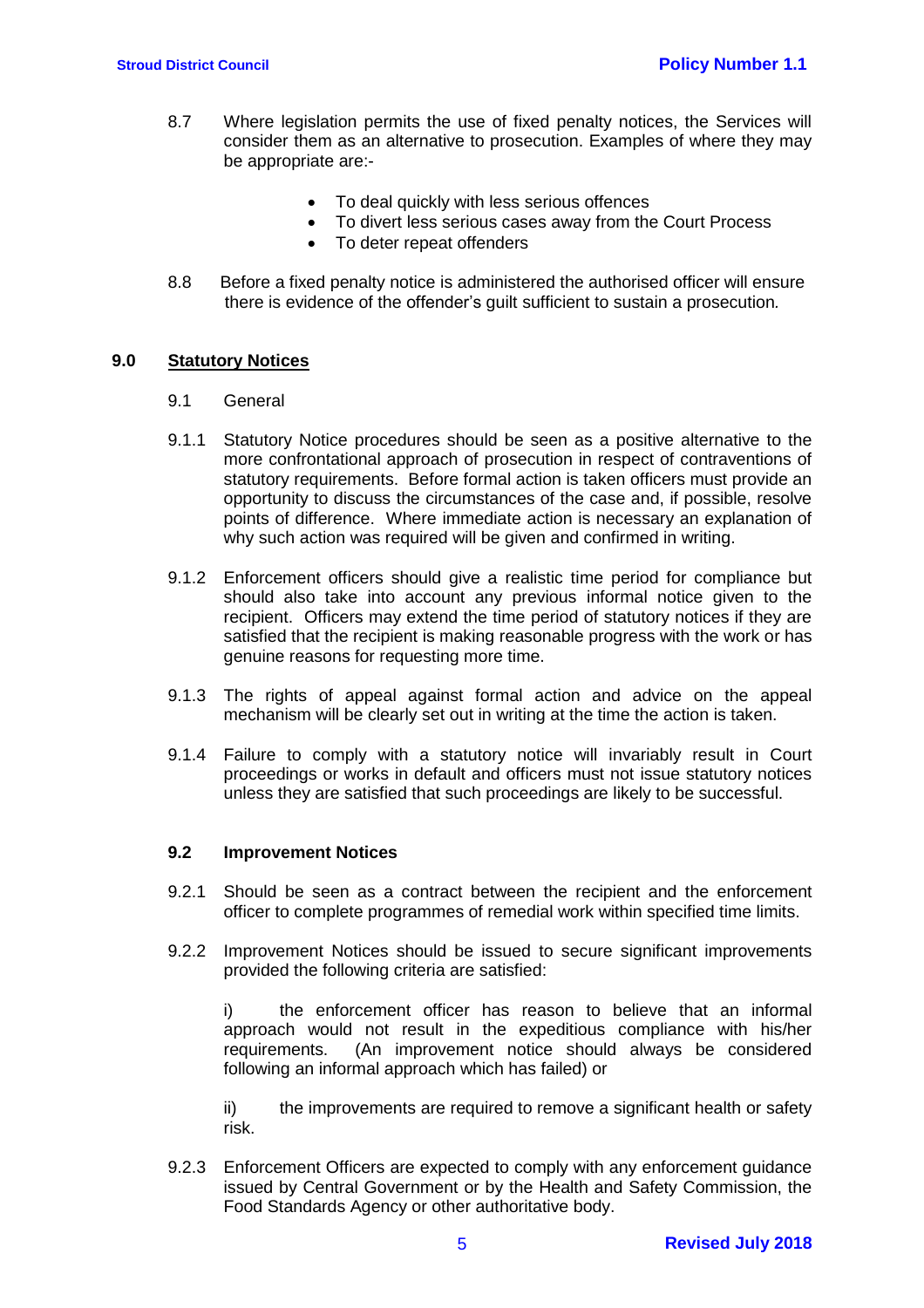### **9.3 Prohibition Notices**

- 9.3.1 The judicious use of prohibition notices will ensure that premises, practices or processes which, by their continuance, put employees or consumer's health or safety at risk, can be stopped quickly and efficiently.
- 9.3.2 Where officers believe that there is an imminent risk to health or safety then action should be taken to close the business or prohibit the process; practice or equipment giving rise to the risk. Officers must, however, ensure that the extent of a prohibition is limited to the minimum necessary to remove the risk.
- 9.3.3 Where a proprietor or employer offers to close voluntarily (this should never be prompted) the authorised officer may accept such an offer provided he/she is satisfied that there is no risk of the premises being reopened without his/her knowledge or agreement and the proprietor/employer provides written confirmation of the offer. Voluntary agreements should not be accepted in respect of practices, processes or the use of equipment.
- 9.3.4 Enforcement Officers are expected to comply with any enforcement guidance issued by Central Government or by the Health and Safety Commission or Food Standards Agency or other authoritative body.

## **9.4 Fixed Penalty Notices**

- 9.4.1 The Council has powers to issue Fixed Penalty Notices in respect of a wide range of offences. Matters which may be dealt with by such notices include dog fouling, littering, smoking, abandoning vehicles, noise nuisance, nuisance parking, graffiti and fly posting.
- 9.4.2 If an offence is committed under legislation which allows a Fixed Penalty Notice to be issued, the Council would normally issue such a notice in the first instance. The Council would normally prosecute if a notice is not paid within the time allowed.
- 9.4.3 Where a second or further similar offence occurs within 12 months of an earlier Fixed Penalty Notice, the Council will normally proceed to prosecute the later offences without first issuing another notice.
- 9.4.4 When the Council first applies a Fixed Penalty Notice regime to a particular offence, it reserves the right to designate an 'Education Period' for a limited time. During such a period the Council would normally deal with a first offence by way of a warning notice rather than a Fixed Penalty Notice. The Council will nevertheless consider each case on its own merits and reserves the right to issue such notices or prosecutions as it deems necessary.

## **9.5 Other Enforcement Notices**

9.5.1 Abatement notices and notices requiring the execution of works (which by their issue create an offence) should be served where there is clear evidence that the service of the notice is necessary to ensure compliance with legislation or abatement of a situation which is prejudicial to health or a nuisance and officers are satisfied that an informal approach would not achieve the required result.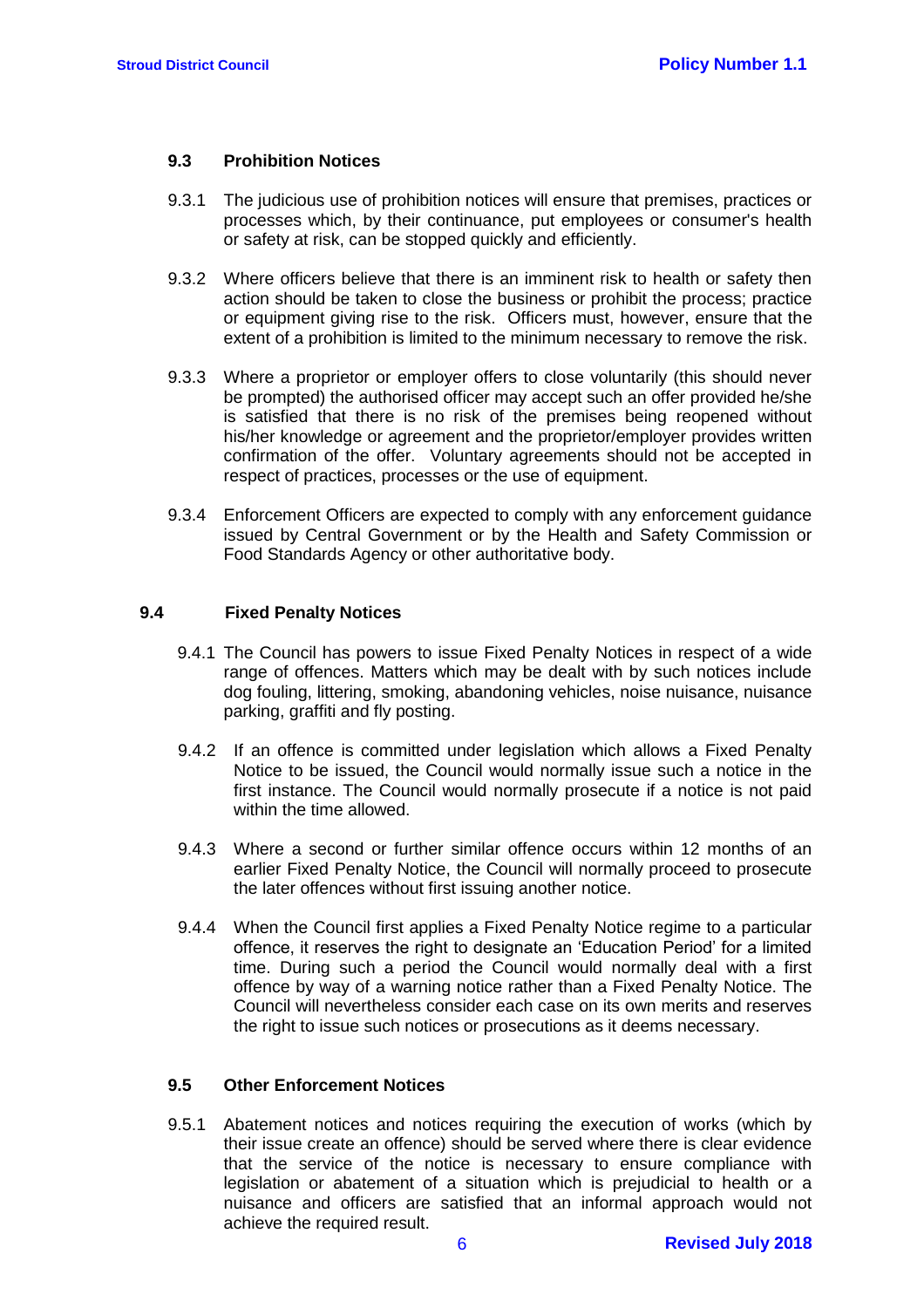### 9.5.2 **Seizure**

Some legislation permits our officers to seize equipment, goods or documents that may be required as evidence or to secure compliance with a notice. When we seize items we will give an appropriate receipt to the person from whom they are taken, if not at the time, as soon as practicably afterwards

Some legislation allows us to apply to the court to seek forfeiture of goods either in conjunction with a prosecution or separately

#### **10.0 Communication**

- 10.1 Advice from an officer will be put clearly and simply and will be confirmed in writing, on request, explaining why any remedial work is necessary and over what time scale, and making sure that legal requirements are clearly distinguished from best practice advice.
- 10.2 Where officers have reason to believe that a person has difficulty in understanding the requirements of a written communication they will ensure have it translated or otherwise explained to them. If necessary, officers will engage a translator to explain the requirements of the notice.

### **11.0 Provision for Interests of Businesses and Consumers**

- 11.1 This enforcement policy has taken into account the interest of consumers and businesses in the Stroud District. Visits to businesses sometimes occur out of normal working hours to cope with their extended operating hours. Similarly, residents may only available in the evenings, particularly in relation to noise complaints and visits are often arranged for mutual convenience. Interpreters and a translation service is available where businesses, consumers and residents do not have English as a first language.
- 11.2 We will ensure officers have the necessary knowledge and skills to support those they regulate and understand the statutory principles of good regulation. We will work with the Gloucestershire Growth Hub to ensure we understand the economic impacts of our regulatory responsibilities and avoid imposing unnecessary regulatory burdens on businesses.

### **12.0 Liaison with Other Agencies**

- 12.1 The Council will maintain effective mechanisms for communication and liaison with other agencies that may have a joint enforcement role.
- 12.2 If another agency is better able to provide a service in any particular case the Council will pass on the relevant details to that agency and advise the person requesting the service accordingly.

### **13.0 Feedback, Comments. Compliments and complaints**

- 13.1 We will invite, receive and take on board customer feedback via customer satisfaction surveys and comments.
- 13.2 We are committed to providing open equal and timely access to our services. If you are unhappy with the service you have received or we have failed to